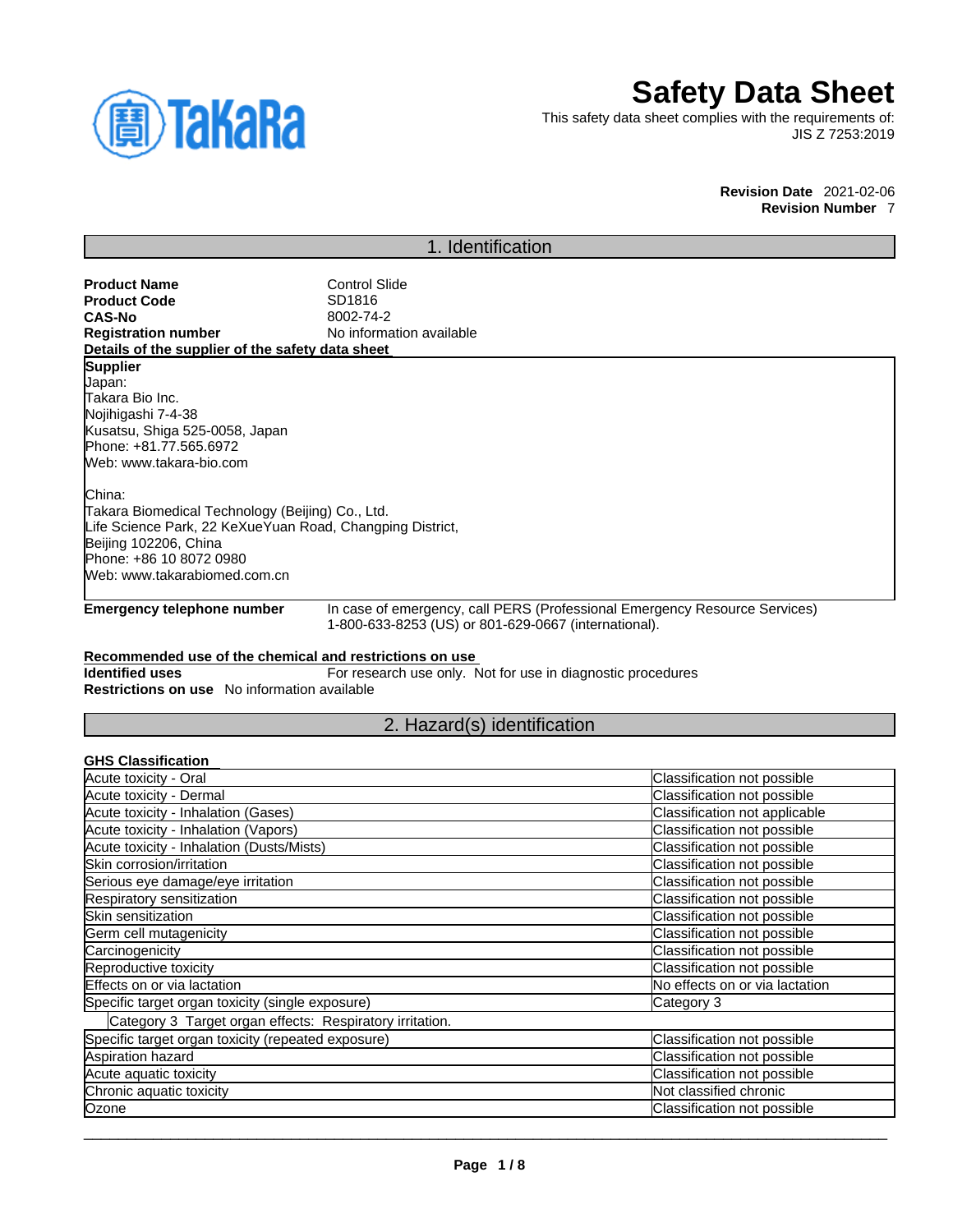### **GHS label elements**



### **Signal word** Warning

**Hazard Statements** 

# **Prevention**

- Avoid breathing dust/fume/gas/mist/vapors/spray
- Use only outdoors or in a well-ventilated area

#### **Response**

#### • Not applicable

- IF INHALED: Remove person to fresh air and keep comfortable for breathing
- Call a POISON CENTER or doctor if you feel unwell

#### **Storage**

- Store in a well-ventilated place. Keep container tightly closed
- Store locked up

#### **Disposal**

• Dispose of contents/container to an approved waste disposal plant

May cause respiratory irritation. May cause drowsiness or dizziness

#### **Other hazards**

May be harmful in contact with skin.

## 3. Composition/information on ingredients

# **Pure substance/mixture** Mixture

| <b>CAS-No</b> |           | 8002-74-2  |                       |                          |                       |                      |
|---------------|-----------|------------|-----------------------|--------------------------|-----------------------|----------------------|
| Chemical name | CAS No    | Weight-%   | <b>ENCS Inventory</b> | <b>ENCS Number</b>       | <b>ISHL Inventory</b> | <b>ISHL No</b>       |
| Paraffin wax  | 8002-74-2 | $60 - 100$ | Existing              | $ (8)-430,(8)-414,(2)- $ | Existing              | $(8)-430(8)-414(2)-$ |
|               |           |            |                       |                          |                       |                      |

#### **Pollutant Release and Transfer Registry (PRTR)**

Not applicable

#### **Industrial Safety and Health Law**

ISHL Notifiable Substances

ISHL Notifiable Substances - information (safety data sheet) to be supplied; Industrial Safety and Health Law enforcement order Table 9 (related to Industrial Safety and Health Law article 57-2 and ISHL Ordinance Article 34-2-4)

| Chemical name | CAS No    | ateαorν                | Ordinance number | Content rate % |
|---------------|-----------|------------------------|------------------|----------------|
|               | 8002-74-2 | <b>ISHL Notifiable</b> | 170              | 100            |
| Paraffin wax  |           | Substances             | 1 U              | 90             |

Harmful Substances Whose Names Are to be Indicated on the Label

Harmful Substances - names to be indicated on the label; Industrial Safety and Health Law enforcement order Table 9 (related to Industrial Safety and Health Law article 57 and ISHL Ordinance Article 33)

| Chemical name | CAS No    | Category               | Ordinance number | Content rate % |
|---------------|-----------|------------------------|------------------|----------------|
| Paraffin wax  | 8002-74-2 | Harmful Substances     | 170              | $90 - 100$     |
|               |           | Whose Names Are to be  |                  |                |
|               |           | Indicated on the Label |                  |                |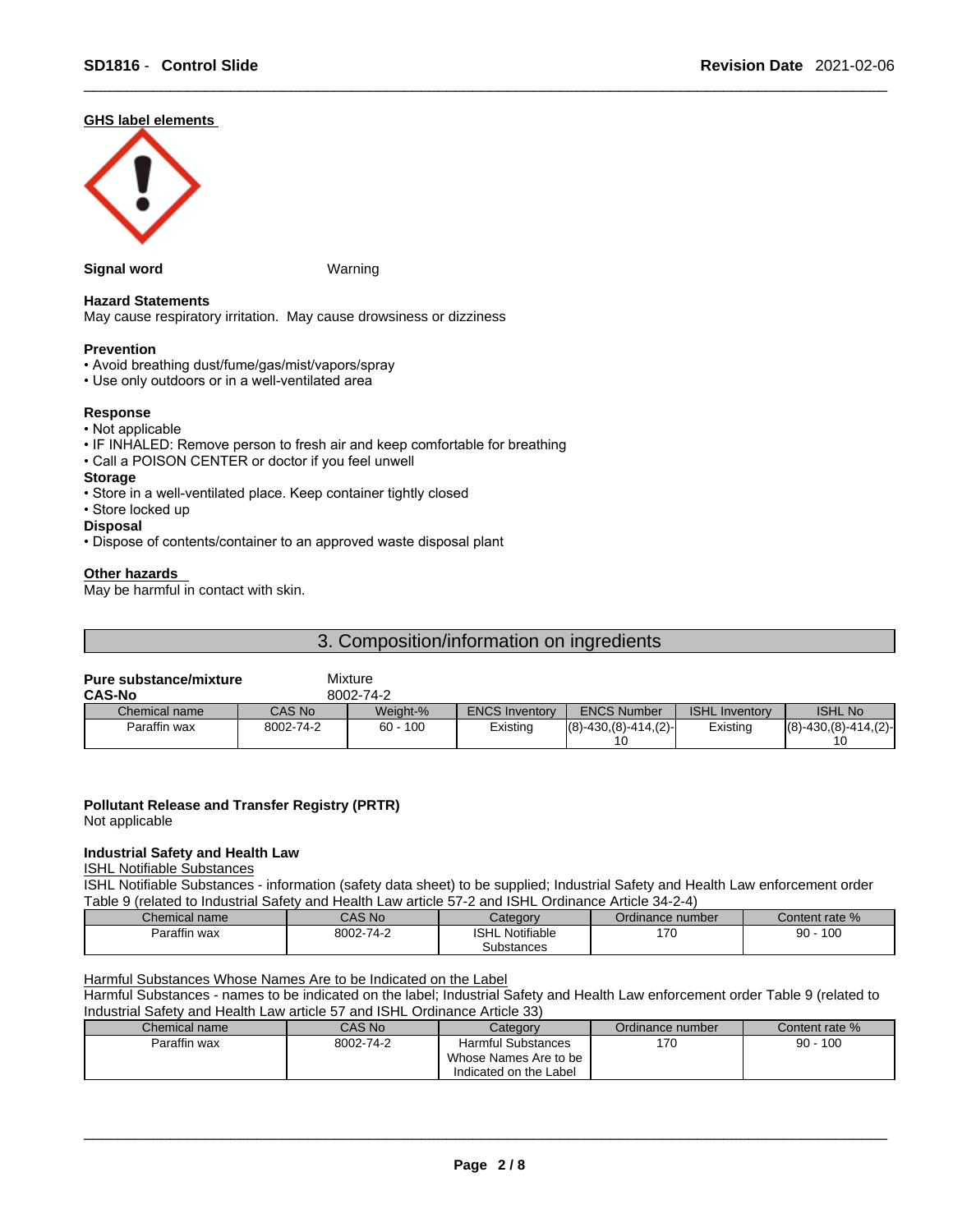### **Poisonous and Deleterious Substances Control Law** Not applicable

|                                                                           | 4. First-aid measures                                                                                                                 |  |
|---------------------------------------------------------------------------|---------------------------------------------------------------------------------------------------------------------------------------|--|
|                                                                           |                                                                                                                                       |  |
| In case of inhalation                                                     | Remove to fresh air.                                                                                                                  |  |
| In case of skin contact                                                   | Wash skin with soap and water.                                                                                                        |  |
| In case of eye contact                                                    | Rinse thoroughly with plenty of water for at least 15 minutes, lifting lower and upper eyelids.<br>Consult a physician.               |  |
| In case of ingestion                                                      | Clean mouth with water and drink afterwards plenty of water.                                                                          |  |
| Most important symptoms/effects,<br>acute and delayed                     | No information available.                                                                                                             |  |
| Note to physicians                                                        | Treat symptomatically.                                                                                                                |  |
|                                                                           | 5. Fire-fighting measures                                                                                                             |  |
| <b>Suitable Extinguishing Media</b>                                       | Use extinguishing measures that are appropriate to local circumstances and the<br>surrounding environment.                            |  |
| Unsuitable extinguishing media                                            | Do not scatter spilled material with high pressure water streams.                                                                     |  |
| Specific hazards arising from the<br>chemical                             | No information available.                                                                                                             |  |
| <b>Special Extinguishing Media</b><br><b>Large Fire</b>                   | Cool drums with water spray.<br>CAUTION: Use of water spray when fighting fire may be inefficient.                                    |  |
| Special protective equipment and<br>precautions for fire-fighters         | Firefighters should wear self-contained breathing apparatus and full firefighting turnout<br>gear. Use personal protection equipment. |  |
|                                                                           | 6. Accidental release measures                                                                                                        |  |
| Personal precautions, protective<br>equipment and emergency<br>procedures | Ensure adequate ventilation.                                                                                                          |  |
| For emergency responders                                                  | Use personal protection recommended in Section 8.                                                                                     |  |
| <b>Environmental precautions</b>                                          | See Section 12 for additional Ecological Information.                                                                                 |  |
| <b>Methods for containment</b>                                            | Prevent further leakage or spillage if safe to do so.                                                                                 |  |
| Methods for cleaning up                                                   | Pick up and transfer to properly labeled containers.                                                                                  |  |
|                                                                           |                                                                                                                                       |  |

**Prevention of secondary hazards** Clean contaminated objects and areas thoroughly observing environmental regulations.

7. Handling and storage

# **Handling**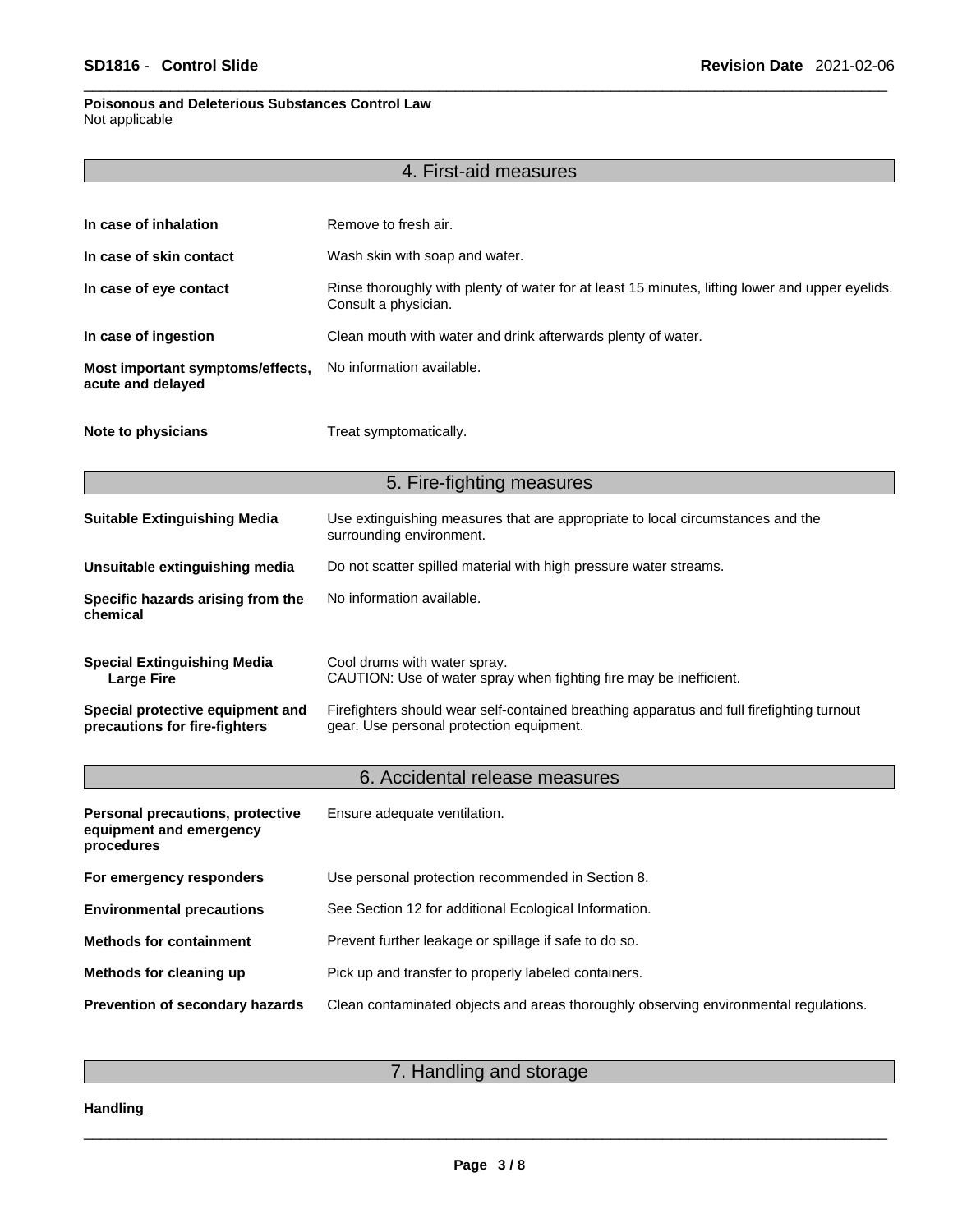| Advice on safe handling                     | Handle in accordance with good industrial hygiene and safety practice.   |
|---------------------------------------------|--------------------------------------------------------------------------|
| <b>Storage</b><br><b>Storage Conditions</b> | Keep containers tightly closed in a dry, cool and well-ventilated place. |

### 8. Exposure controls/personal protection

**Engineering controls** Showers Eyewash stations Ventilation systems.

#### **Exposure guidelines**

| Chemical name             | Japan Society of Occupational<br>Health | <b>ISHL Working Environmental</b><br><b>Evaluation Standards -</b><br>Administrative Control Levels | <b>ACGIH TLV</b>        |
|---------------------------|-----------------------------------------|-----------------------------------------------------------------------------------------------------|-------------------------|
| Paraffin wax<br>8002-74-2 |                                         |                                                                                                     | TWA: $2 \text{ mg/m}^3$ |

**Biological occupational exposure limits**

This product, as supplied, does not contain any hazardous materials with biological limits established by the region specific regulatory bodies

**Environmental exposure controls** No information available. **Personal Protective Equipment**

**Eye/face protection** No special protective equipment required.<br> **Skin and body protection** No special protective equipment required.

**Respiratory protection** No protective equipment is needed under normal use conditions. If exposure limits are exceeded or irritation is experienced, ventilation and evacuation may be required.

**Skin and body protection** No special protective equipment required.

# 9. Physical and chemical properties

#### **Information on basic physical and chemical properties**

| <b>Flakes</b><br>Appearance<br>Solid<br><b>Physical state</b><br>Color<br>No information available<br>Odor<br>Odorless<br><b>Odor Threshold</b><br>No information available                                                          |  |
|--------------------------------------------------------------------------------------------------------------------------------------------------------------------------------------------------------------------------------------|--|
| Remarks • Method<br><b>Property</b><br>Values<br>No information available<br>Melting point / freezing point<br>Boiling point/boiling range (°C)<br>No information available<br>No information available<br>Flammability (solid, gas) |  |
| Upper/lower flammability or explosive limits<br><b>Upper flammability limit:</b><br>Lower flammability limit:                                                                                                                        |  |
| <b>Flash point</b><br>ASTM D 56                                                                                                                                                                                                      |  |
| No information available<br><b>Evaporation Rate</b>                                                                                                                                                                                  |  |
| 350 °C / 662 °F<br>No information available<br><b>Autoignition temperature</b>                                                                                                                                                       |  |
| No information available<br><b>Decomposition temperature</b>                                                                                                                                                                         |  |
| No information available<br>pН                                                                                                                                                                                                       |  |
| <b>Viscosity</b>                                                                                                                                                                                                                     |  |
| No information available<br><b>Kinematic viscosity</b>                                                                                                                                                                               |  |
| No information available<br><b>Dynamic Viscosity</b>                                                                                                                                                                                 |  |
| No information available<br><b>Water solubility</b>                                                                                                                                                                                  |  |
| No information available<br>Solubility in other solvents                                                                                                                                                                             |  |
| <b>Partition Coefficient</b><br>No information available                                                                                                                                                                             |  |
| (n-octanol/water)                                                                                                                                                                                                                    |  |
| No information available<br>Vapor pressure                                                                                                                                                                                           |  |
| No information available<br><b>Vapor density</b>                                                                                                                                                                                     |  |
| <b>Relative density</b><br>No information available                                                                                                                                                                                  |  |
| <b>Particle characteristics</b>                                                                                                                                                                                                      |  |
| <b>Particle Size</b><br>Not applicable                                                                                                                                                                                               |  |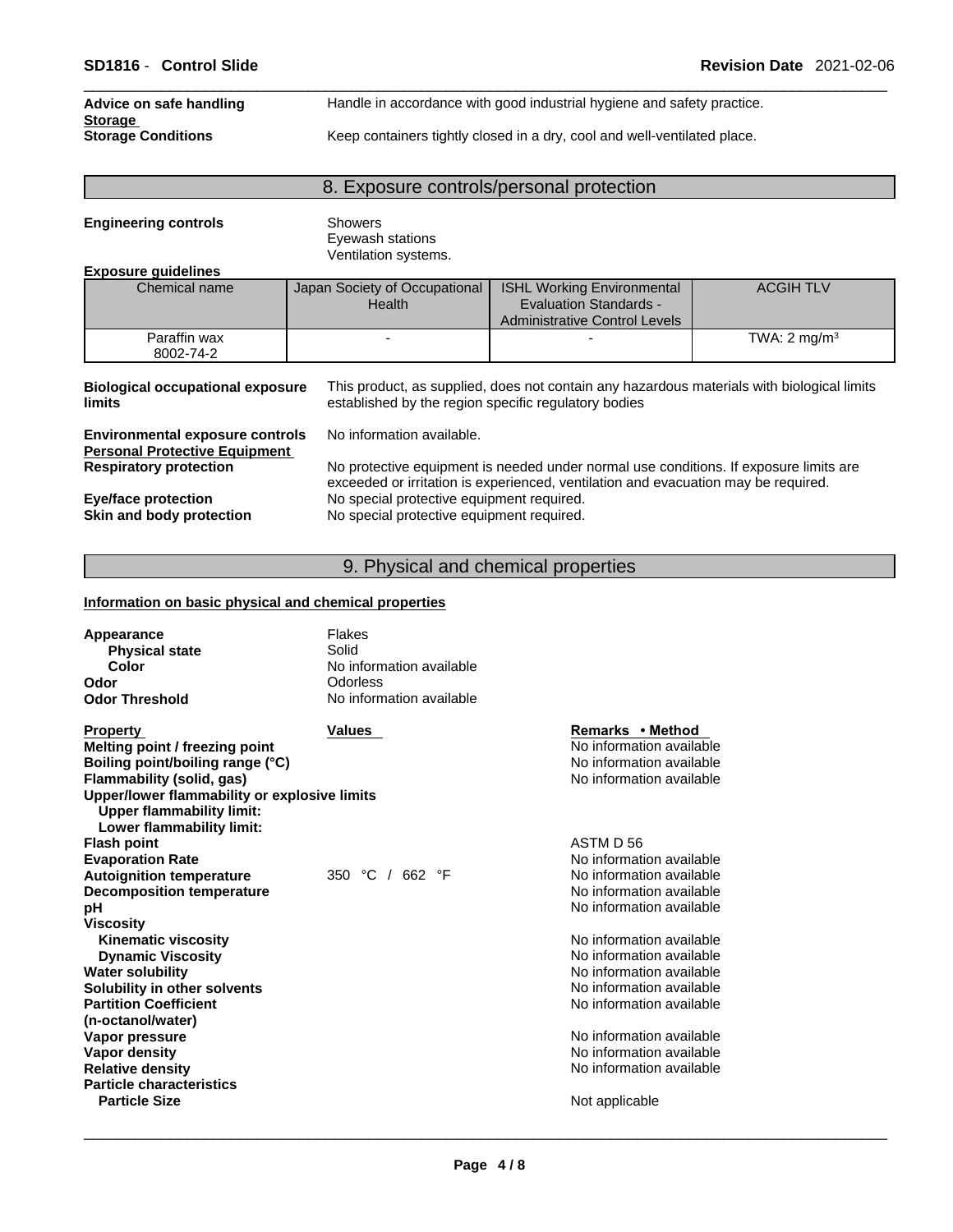#### **Particle Size Distribution** Not applicable

#### **Other information**

**Explosive properties** No information available **Oxidizing properties** No information available

#### 10. Stability and reactivity

**Reactivity No information available. Chemical stability** Stable under normal conditions. **Possibility of hazardous reactions** None under normal processing. **Incompatible materials** None known based on information supplied. **Hazardous Decomposition Products** None known based on information supplied. **Explosion Data Sensitivity to static discharge** None.

**Sensitivity to mechanical impact** None.

# 11. Toxicological information

**Acute toxicity** 

#### **Numerical measures of toxicity - Product Information**

#### **The following values are calculated based on chapter 3.1 of the GHS document**

| ATEmix (oral)   | 5,055.60 mg/kg |
|-----------------|----------------|
| ATEmix (dermal) | 3,640.00 mg/kg |

1 % of the mixture consists of ingredient(s) of unknown acute oral toxicity

1 % of the mixture consists of ingredient(s) of unknown acute dermal toxicity

100 % of the mixture consists of ingredient(s) of unknown acute inhalation toxicity (gas)

100 % of the mixture consists of ingredient(s) of unknown acute inhalation toxicity (vapor)

100 % of the mixture consists of ingredient(s) of unknown acute inhalation toxicity (dust/mist)

| Chemical name                                            | Oral LD50                    | Dermal LD50                                                                                    | Inhalation LC50 |  |
|----------------------------------------------------------|------------------------------|------------------------------------------------------------------------------------------------|-----------------|--|
| Paraffin wax                                             | $>$ 5000 mg/kg (Rat)         | > 3600 mg/kg (Rabbit)                                                                          |                 |  |
| Abbreviations and acronyms<br>Rat: Rat<br>Rabbit: Rabbit |                              |                                                                                                |                 |  |
| <b>Symptoms</b>                                          | No information available.    |                                                                                                |                 |  |
| <b>Product Information</b>                               |                              |                                                                                                |                 |  |
| Ingestion                                                |                              | Specific test data for the substance or mixture is not available.                              |                 |  |
| <b>Inhalation</b>                                        |                              | Specific test data for the substance or mixture is not available.                              |                 |  |
| <b>Skin contact</b>                                      |                              | Specific test data for the substance or mixture is not available.                              |                 |  |
| Eye contact                                              |                              | Specific test data for the substance or mixture is not available.                              |                 |  |
| <b>Skin corrosion/irritation</b>                         |                              | Based on available data, the classification criteria are not met. Classification not possible. |                 |  |
| Serious eye damage/eye irritation                        |                              | Based on available data, the classification criteria are not met. Classification not possible. |                 |  |
| Respiratory or skin sensitization                        | Classification not possible. |                                                                                                |                 |  |
|                                                          |                              |                                                                                                |                 |  |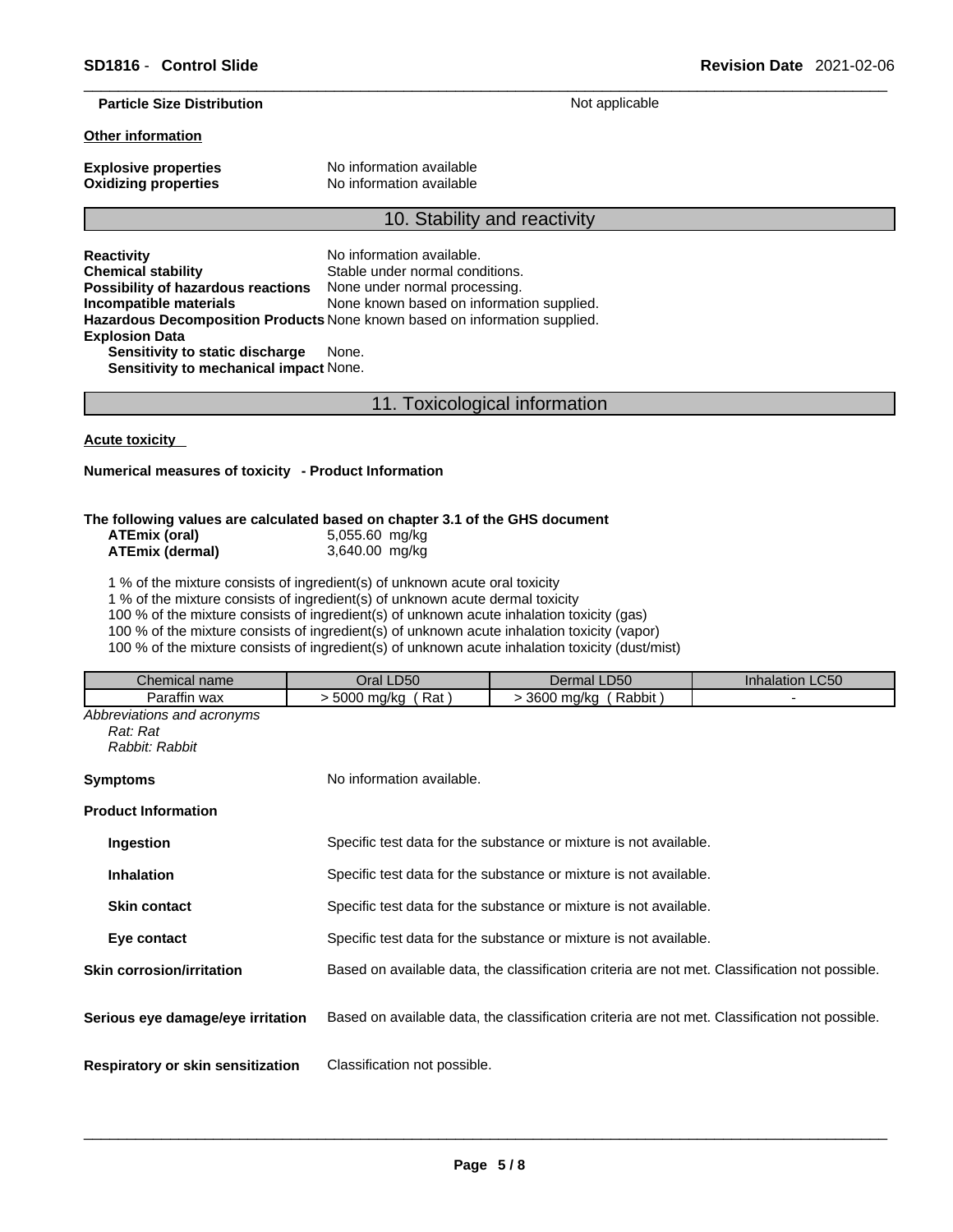| <b>Germ cell mutagenicity</b>   | Based on available data, the classification criteria are not met. Classification not possible. |
|---------------------------------|------------------------------------------------------------------------------------------------|
| Carcinogenicity                 | Based on available data, the classification criteria are not met. Classification not possible. |
| <b>Reproductive toxicity</b>    | Based on available data, the classification criteria are not met. Classification not possible. |
| Target organ effects            | Respiratory system. Eyes. Skin.                                                                |
| <b>STOT - repeated exposure</b> | Based on available data, the classification criteria are not met. Classification not possible. |
| <b>Aspiration hazard</b>        | Based on available data, the classification criteria are not met. Classification not possible. |

|                                                       | 12. Ecological information                                                                                                  |
|-------------------------------------------------------|-----------------------------------------------------------------------------------------------------------------------------|
| <b>Ecotoxicity</b>                                    | Classification not possible.                                                                                                |
| Percentage for unknown<br>hazards                     | 0 % of the mixture consists of component(s) of unknown hazards to the aquatic<br>environment.                               |
| <b>Persistence and degradability</b>                  | No information available.                                                                                                   |
| <b>Bioaccumulation</b>                                | No information available.                                                                                                   |
| Hazardous to the ozone layer<br>Other adverse effects | Classification not possible. Based on available data, the classification criteria are not met.<br>No information available. |
|                                                       | 13. Disposal considerations                                                                                                 |
| Waste from residues/unused<br>products                | Dispose of in accordance with local regulations. Dispose of waste in accordance with<br>environmental legislation.          |
| <b>Contaminated packaging</b>                         | Do not reuse empty containers.                                                                                              |
|                                                       | 14. Transport information                                                                                                   |
| <b>IMDG</b>                                           | Not regulated                                                                                                               |
| ADR                                                   | Not regulated                                                                                                               |
| <b>IATA</b>                                           | Not regulated                                                                                                               |
| Japan                                                 | Not regulated                                                                                                               |
|                                                       | 15. Regulatory information                                                                                                  |

**National regulations**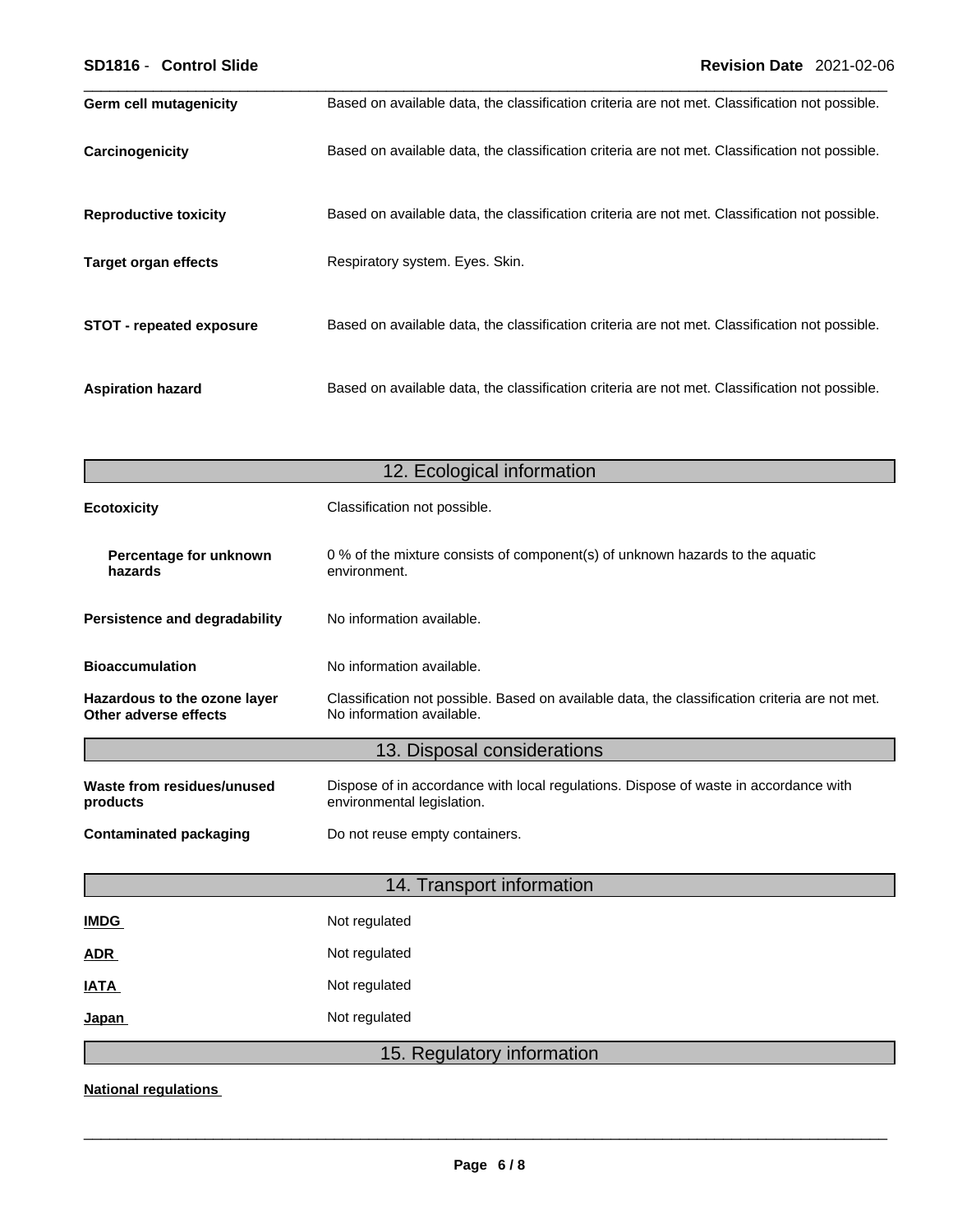# **Pollutant Release and Transfer Registry (PRTR)**

Not applicable

#### **Industrial Safety and Health Law**

#### **Harmful Substances Whose Names Are to be Indicated on the Label**

Harmful Substances - names to be indicated on the label; Industrial Safety and Health Law enforcement order Table 9 (related to Industrial Safety and Health Law article 57 and ISHL Ordinance Article 33)

### **ISHL Notifiable Substances**

ISHL Notifiable Substances - information (safety data sheet) to be supplied; Industrial Safety and Health Law enforcement order Table 9 (related to Industrial Safety and Health Law article 57-2 and ISHL Ordinance Article 34-2-4)

#### **Poisonous and Deleterious Substances Control Law** Not applicable

**Fire Service Law:**

Not applicable

**Act on the Evaluation of Chemical Substances and Regulation of Their Manufacture, etc. (CSCL)** Not applicable

**Act on Prevention of Marine Pollution and Maritime Disaster** Not applicable

#### **International Regulations**

**The Stockholm Convention on Persistent Organic Pollutants** Not applicable

**The Rotterdam Convention** Not applicable

#### **International Inventories IECSC** .

#### **Legend:**

**TSCA** - United States Toxic Substances Control Act Section 8(b) Inventory

**DSL/NDSL** - Canadian Domestic Substances List/Non-Domestic Substances List

 **EINECS/ELINCS** - European Inventory of Existing Chemical Substances/European List of Notified Chemical Substances

**ENCS** - Japan Existing and New Chemical Substances

**IECSC** - China Inventory of Existing Chemical Substances

**KECL** - Korean Existing and Evaluated Chemical Substances

**PICCS** - Philippines Inventory of Chemicals and Chemical Substances

**AICS** - Australian Inventory of Chemical Substances

# 16. Other information

| <b>Revision Date</b> |  |
|----------------------|--|
| <b>Revision Note</b> |  |

**Revision Date** 2021-02-06 **No information available.** 

#### **Key or legend to abbreviations and acronyms used in the safety data sheet**

|        | they of regents to display that one and donelly mo about in the callety waterchildren |     |  |
|--------|---------------------------------------------------------------------------------------|-----|--|
|        | Legend Section 8: EXPOSURE CONTROLS/PERSONAL PROTECTION                               |     |  |
| ______ |                                                                                       | --- |  |

| <b>TWA</b> | Ceiling<br>Time weighted average | Maximum limit value |
|------------|----------------------------------|---------------------|
|            | Skin designation                 | Sensitizers         |

#### **Key literature references and sources for data used to compile the SDS**

Agency for Toxic Substances and Disease Registry (ATSDR)

U.S. Environmental Protection Agency ChemView Database

European Chemicals Agency European Food Safety Authority (EFSA)

EPA (Environmental Protection Agency)

Acute Exposure Guideline Level(s) (AEGL(s))

U.S. Environmental Protection Agency Federal Insecticide, Fungicide, and Rodenticide Act

U.S. Environmental Protection Agency High Production Volume Chemicals